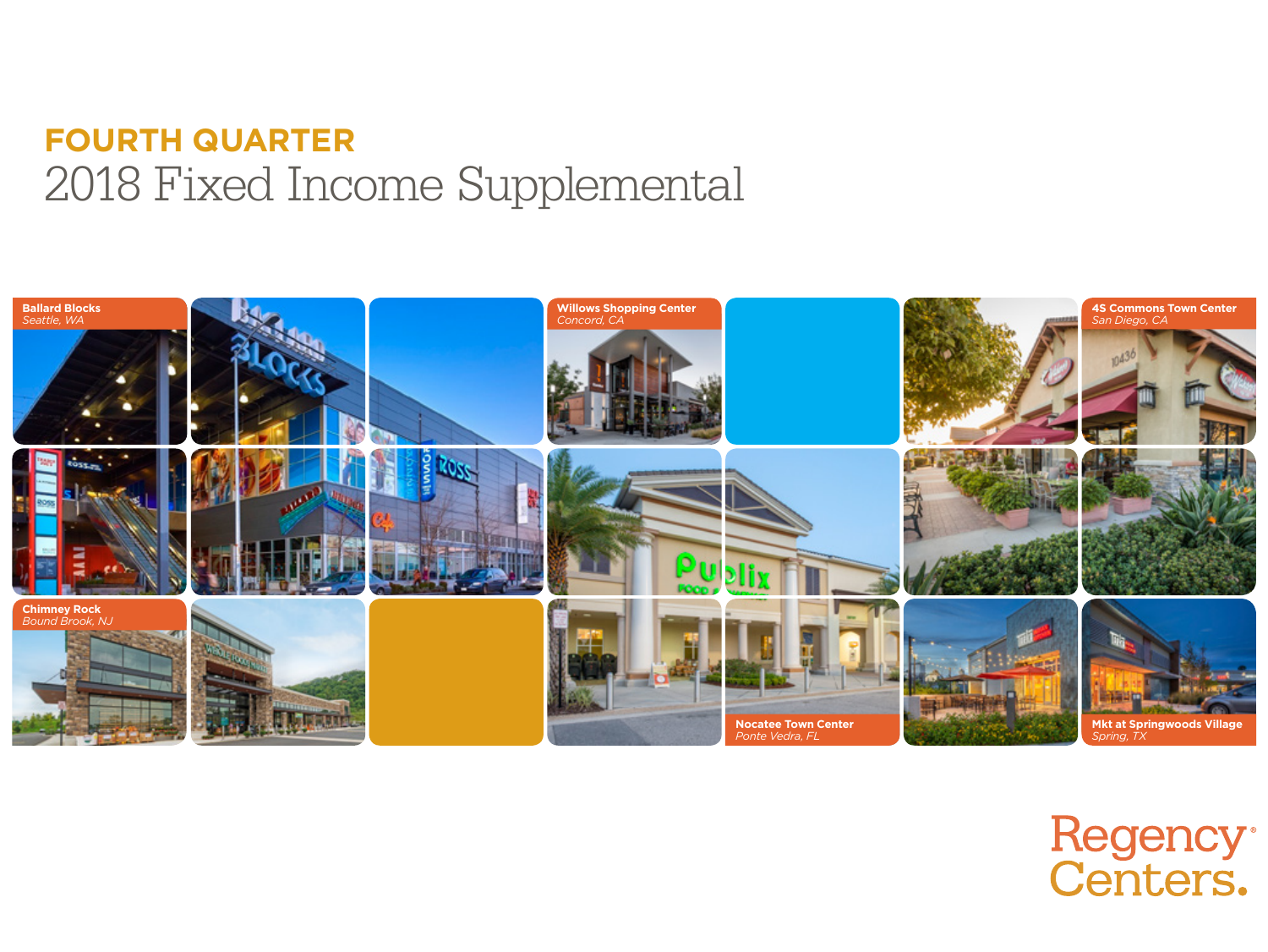### Fourth Quarter and Full Year 2018 Highlights

- Fourth quarter Net Income Attributable to Common Stockholders ("Net Income") of \$0.46 per diluted share.
- Fourth quarter NAREIT Funds From Operations ("NAREIT FFO") of \$0.98 per diluted share and Operating Funds From Operations ("Operating FFO") of \$0.88 per diluted share.
- Same property Net Operating Income ("NOI") as adjusted, which reflects adjustments for the Equity One merger, excluding termination fees, increased 2.2% in the fourth quarter and 3.4% for the full year as compared to the same periods in the prior year.
- Fourth quarter rent spreads on comparable new and renewal leases were 22.5% and 7.2%, respectively, with blended rent spreads of 9.3%.
- As of December 31, 2018, the same property portfolio was 96.1% leased, a 20 basis point increase sequentially.
- As of December 31, 2018, spaces greater than or equal to 10,000 square feet ("Anchors") in the same property portfolio were 98.5% leased, a 50 basis point increase sequentially.
- For the full year 2018, the Company started nearly \$200 million of developments and redevelopments, contributing toward a five year goal of \$1.25 to \$1.50 billion.
- During the fourth quarter, Regency acquired an interest in one shopping center for approximately \$18.5 million and sold four shopping centers for approximately \$82.2 million, at Regency's share.
- During the fourth quarter, Regency purchased approximately \$122 million shares of common stock at an average price of \$57.70 per share, bringing total share repurchase for the full year 2018 to approximately \$247 million at an average price of \$57.97 per share.
- During the fourth quarter, Regency issued its inaugural Corporate Responsibility Report, highlighting the Company's commitment to key environmental, social and governance initiatives.
- On February 5, 2019, Regency's Board of Directors (the "Board") declared a quarterly cash dividend on the Company's common stock of \$0.585 per share, representing an annualized increase of 5.4%.
- As previously disclosed, during 2018 the Company further enhanced its already strong balance sheet via a \$300 million unsecured bond offering on February 28, 2018, that extended duration and reduced overall interest expense. On March 26, 2018, the Company recast and upsized its credit facility to \$1.25 billion, enhancing liquidity and financial flexibility.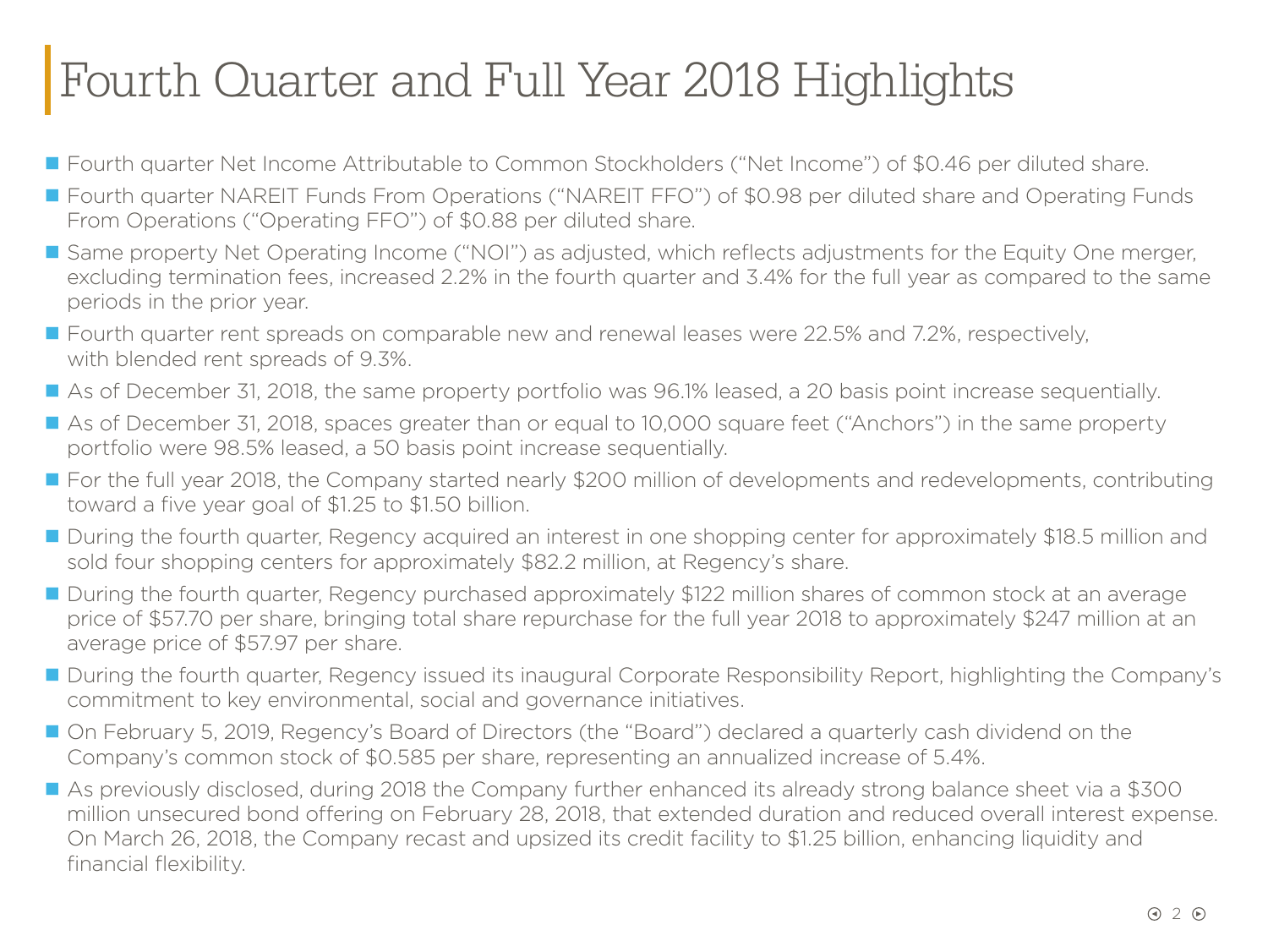### Credit Ratings and Select Ratios

| <b>Unsecured Public Debt Covenants<sup>(i)</sup></b>                              |                 |         |         |         |          |  |  |  |
|-----------------------------------------------------------------------------------|-----------------|---------|---------|---------|----------|--|--|--|
|                                                                                   | <b>Required</b> | 9/30/18 | 6/30/18 | 3/31/18 | 12/31/17 |  |  |  |
| <b>Fair Market Value Calculation Method Covenants</b>                             |                 |         |         |         |          |  |  |  |
| <b>Total Consolidated Debt to Total Consolidated Assets</b>                       | $\leq 65\%$     | 28%     | 29%     | 29%     | 28%      |  |  |  |
| Secured Consolidated Debt to Total Consolidated Assets                            | $\leq 40\%$     | 4%      | 5%      | 5%      | 5%       |  |  |  |
| Consolidated Income for Debt Service to Consolidated Debt Service <sup>(ii)</sup> | $\geq 1.5x$     | 5.1     | 5.0     | 4.7     | 5.1      |  |  |  |
| Unencumbered Consolidated Assets to Unsecured Consolidated Debt                   | >150%           | 372%    | 363%    | 361%    | 384%     |  |  |  |

| <b>Credit Ratings</b> |                      |                |             |  |  |  |
|-----------------------|----------------------|----------------|-------------|--|--|--|
| <b>Agency</b>         | <b>Credit Rating</b> | <b>Outlook</b> | <b>Date</b> |  |  |  |
| <b>S&amp;P</b>        | BBB+                 | Positive       | 8/7/2018    |  |  |  |
| Moody's               | Baa1                 | Stable         | 11/21/16    |  |  |  |

i. For a complete listing of all Debt Covenants related to the Company's Senior Unsecured Notes, as well as definitions of the above terms, please refer to the Company's filings with the Securities and Exchange Commission. ii. Debt covenant disclosure is in arrears due to current quarter calculations being dependent on the Company's most recent Form 10-Q or Form 10-K filing.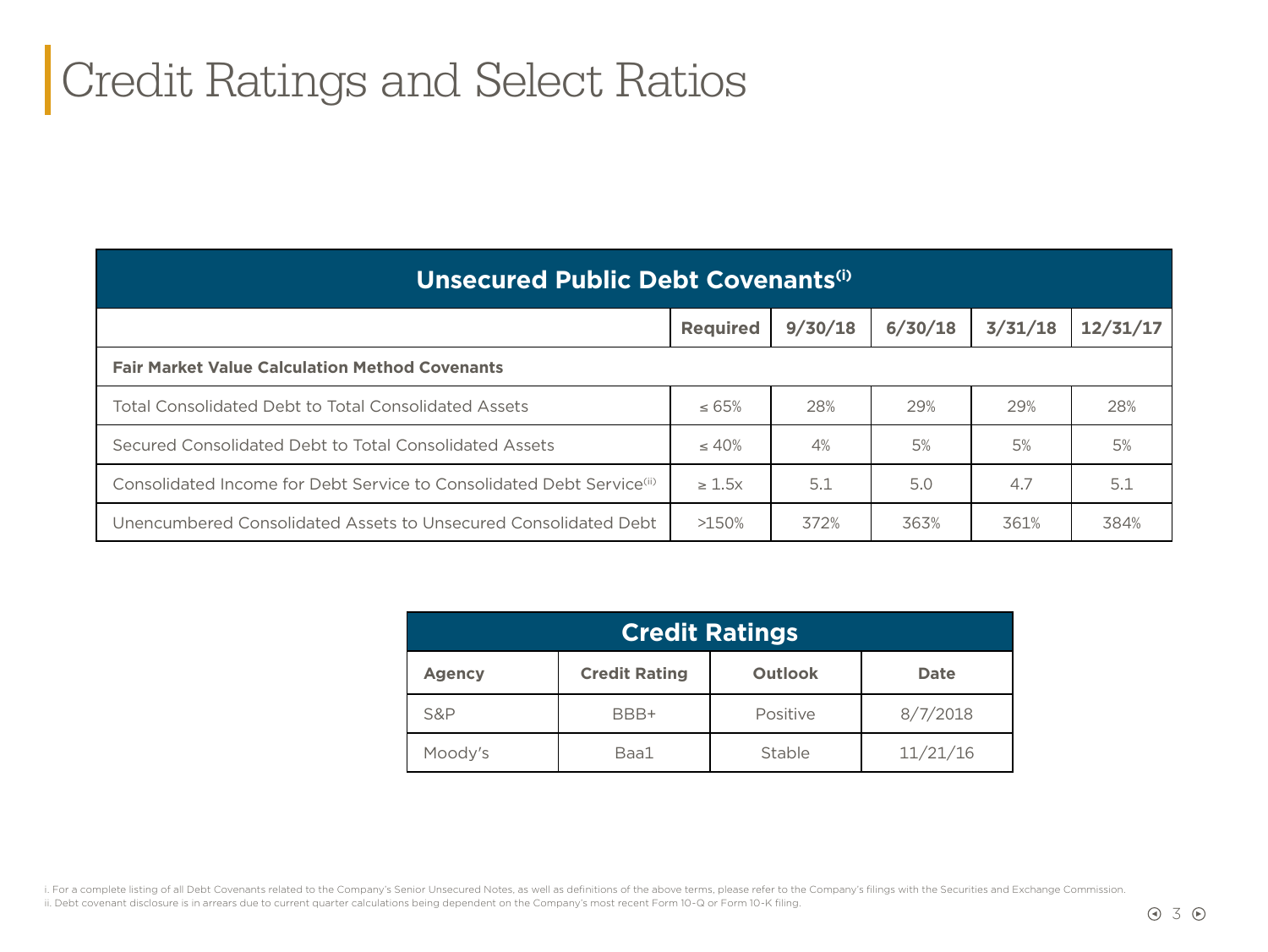### Capital Structure & Liquidity Profile



#### Liquidity Profile (\$ millions)

|                                                | 12/31/18 |
|------------------------------------------------|----------|
| Unsecured Credit Facility - Committed          | 1,250    |
| <b>Balance Outstanding</b>                     | (145)    |
| <b>Undrawn Portion of Credit Facility</b>      | \$1,105  |
| Cash, Cash Equivalents & Marketable Securities | 45       |
| <b>Total Liquidity</b>                         |          |



SECURED

**25%**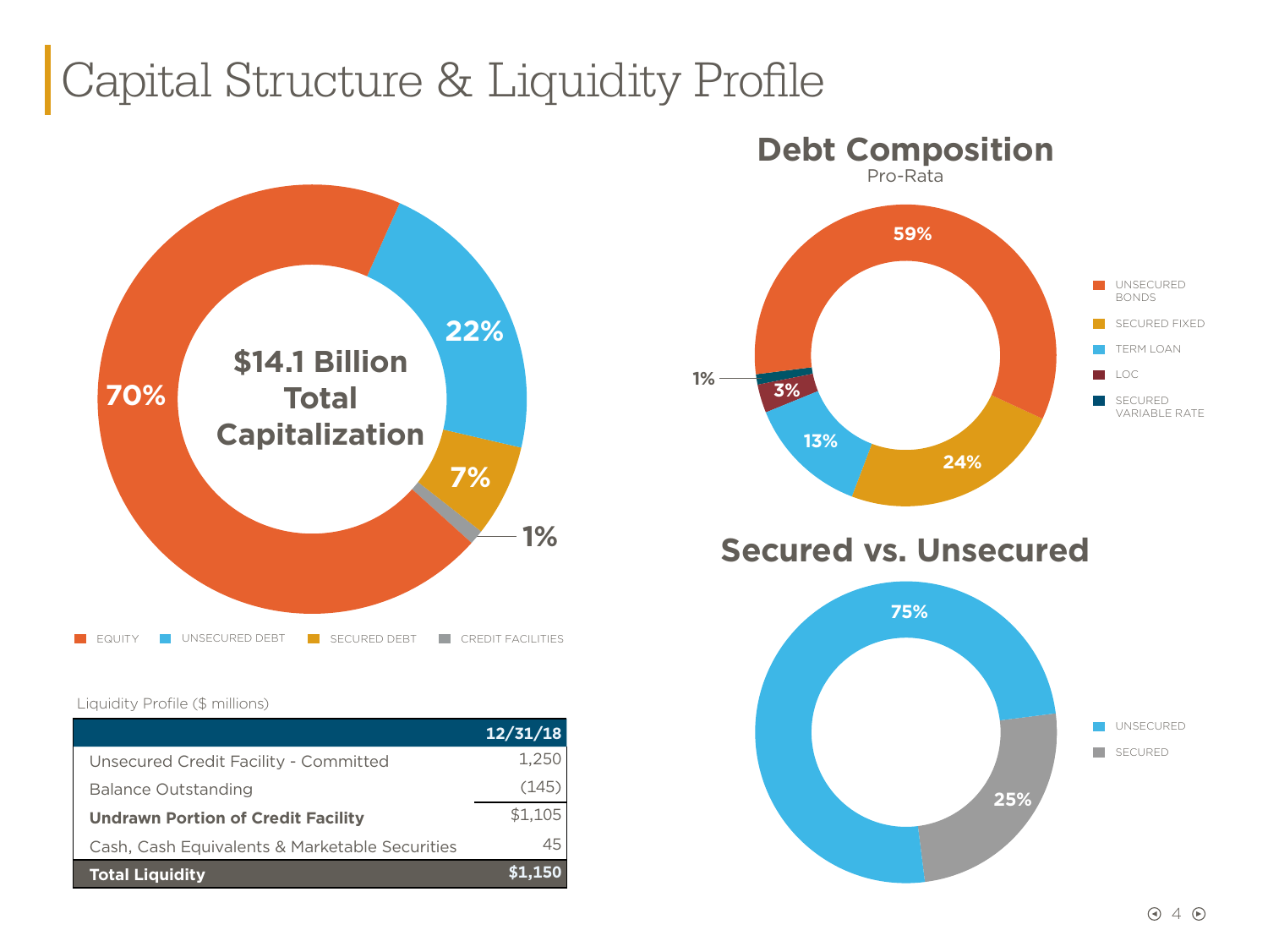### Maturity Schedule

#### Debt Maturity Schedule (\$mm)



i Unsecured revolving credit facility maturity date 2023 (including options.) Source: Company filings as of 12/31/18.